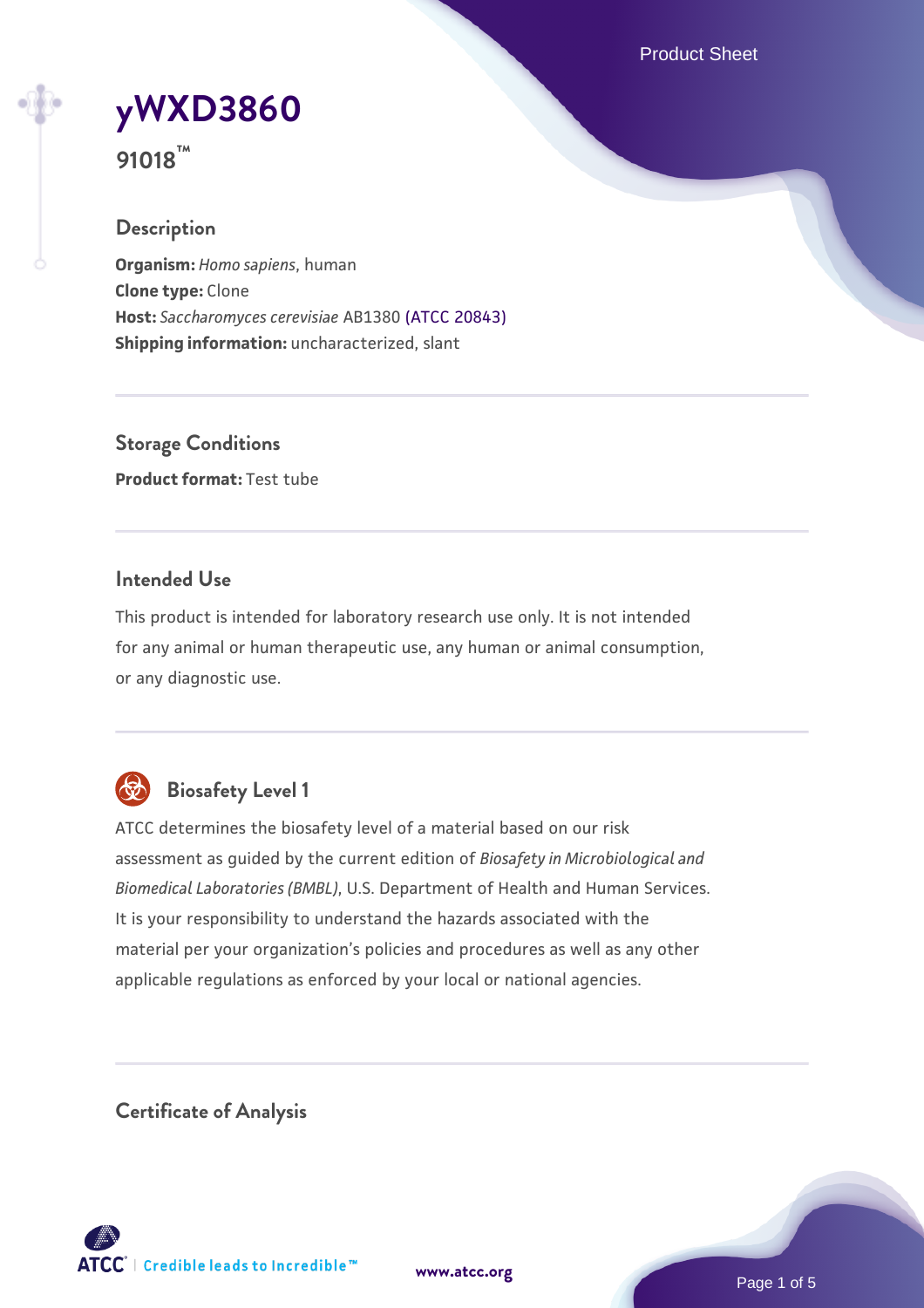## **[yWXD3860](https://www.atcc.org/products/91018)** Product Sheet **91018**

For batch-specific test results, refer to the applicable certificate of analysis that can be found at www.atcc.org.

## **Insert Information**

**Type of DNA:** genomic **Genome:** Homo sapiens **Chromosome:** X X pter-q27.3 **Gene name:** DNA Segment, single copy **Gene product:** DNA Segment, single copy [DXS5377] **Gene symbol:** DXS5377 **Contains complete coding sequence:** Unknown **Insert end:** EcoRI

## **Vector Information**

**Construct size (kb):** 90.0 **Intact vector size:** 11.454 **Vector name:** pYAC4 **Type of vector:** YAC **Host range:** *Saccharomyces cerevisiae*; *Escherichia coli* **Vector information:** other: telomere, 3548-4235 other: telomere, 6012-6699 Cross references: DNA Seq. Acc.: U01086 **Cloning sites:** EcoRI **Markers:** SUP4; HIS3; ampR; URA3; TRP1 **Replicon:** pMB1, 7186-7186; ARS1, 9632-10376

# **Growth Conditions**

**Medium:** 



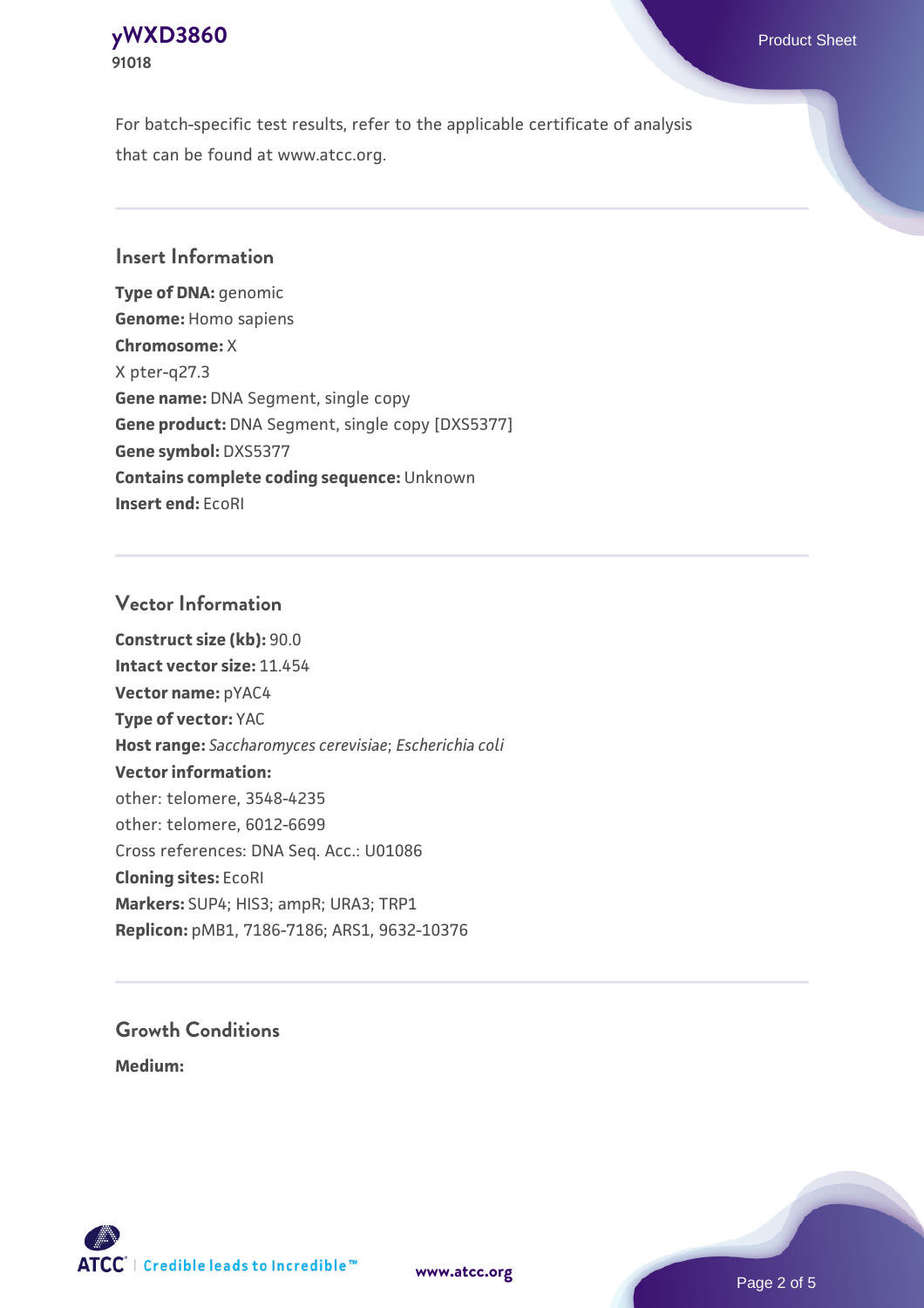**[yWXD3860](https://www.atcc.org/products/91018)** Product Sheet **91018**

[ATCC Medium 1245: YEPD](https://www.atcc.org/-/media/product-assets/documents/microbial-media-formulations/1/2/4/5/atcc-medium-1245.pdf?rev=705ca55d1b6f490a808a965d5c072196) **Temperature:** 30°C

#### **Notes**

More information may be available from ATCC (http://www.atcc.org or 703- 365-2620).

## **Material Citation**

If use of this material results in a scientific publication, please cite the material in the following manner: yWXD3860 (ATCC 91018)

## **References**

References and other information relating to this material are available at www.atcc.org.

### **Warranty**

The product is provided 'AS IS' and the viability of ATCC® products is warranted for 30 days from the date of shipment, provided that the customer has stored and handled the product according to the information included on the product information sheet, website, and Certificate of Analysis. For living cultures, ATCC lists the media formulation and reagents that have been found to be effective for the product. While other unspecified media and reagents may also produce satisfactory results, a change in the ATCC and/or depositor-recommended protocols may affect the recovery, growth, and/or function of the product. If an alternative medium formulation or reagent is used, the ATCC warranty for viability is no longer



**[www.atcc.org](http://www.atcc.org)**

Page 3 of 5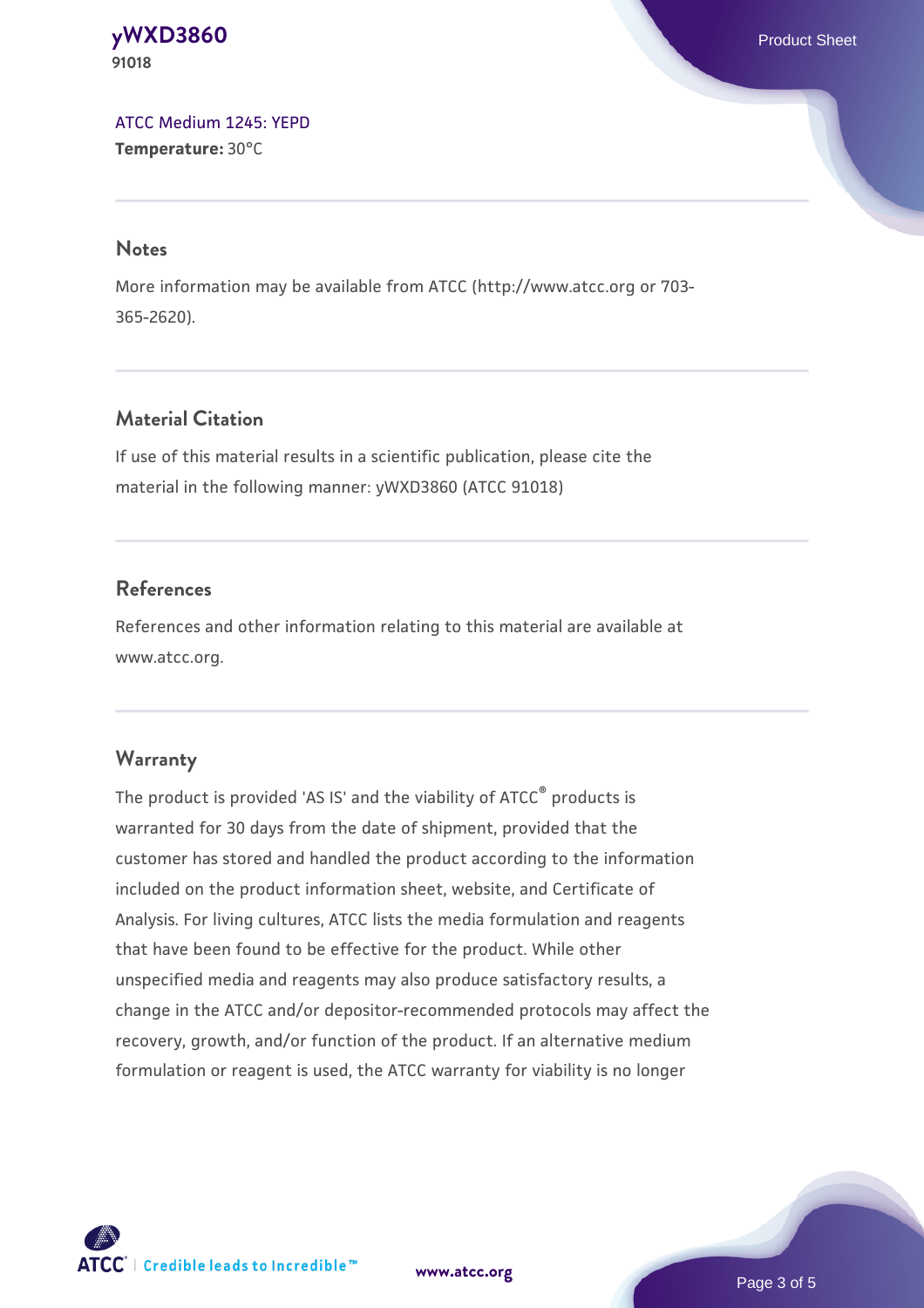**[yWXD3860](https://www.atcc.org/products/91018)** Product Sheet **91018**

valid. Except as expressly set forth herein, no other warranties of any kind are provided, express or implied, including, but not limited to, any implied warranties of merchantability, fitness for a particular purpose, manufacture according to cGMP standards, typicality, safety, accuracy, and/or noninfringement.

#### **Disclaimers**

This product is intended for laboratory research use only. It is not intended for any animal or human therapeutic use, any human or animal consumption, or any diagnostic use. Any proposed commercial use is prohibited without a license from ATCC.

While ATCC uses reasonable efforts to include accurate and up-to-date information on this product sheet, ATCC makes no warranties or representations as to its accuracy. Citations from scientific literature and patents are provided for informational purposes only. ATCC does not warrant that such information has been confirmed to be accurate or complete and the customer bears the sole responsibility of confirming the accuracy and completeness of any such information.

This product is sent on the condition that the customer is responsible for and assumes all risk and responsibility in connection with the receipt, handling, storage, disposal, and use of the ATCC product including without limitation taking all appropriate safety and handling precautions to minimize health or environmental risk. As a condition of receiving the material, the customer agrees that any activity undertaken with the ATCC product and any progeny or modifications will be conducted in compliance with all applicable laws, regulations, and guidelines. This product is provided 'AS IS' with no representations or warranties whatsoever except as expressly set forth herein and in no event shall ATCC, its parents, subsidiaries, directors, officers, agents, employees, assigns, successors, and affiliates be liable for indirect, special, incidental, or consequential damages of any kind in connection with or arising out of the customer's use of the product. While reasonable effort is made to ensure authenticity and reliability of materials on deposit, ATCC is not liable for damages arising from the misidentification or



**[www.atcc.org](http://www.atcc.org)**

Page 4 of 5